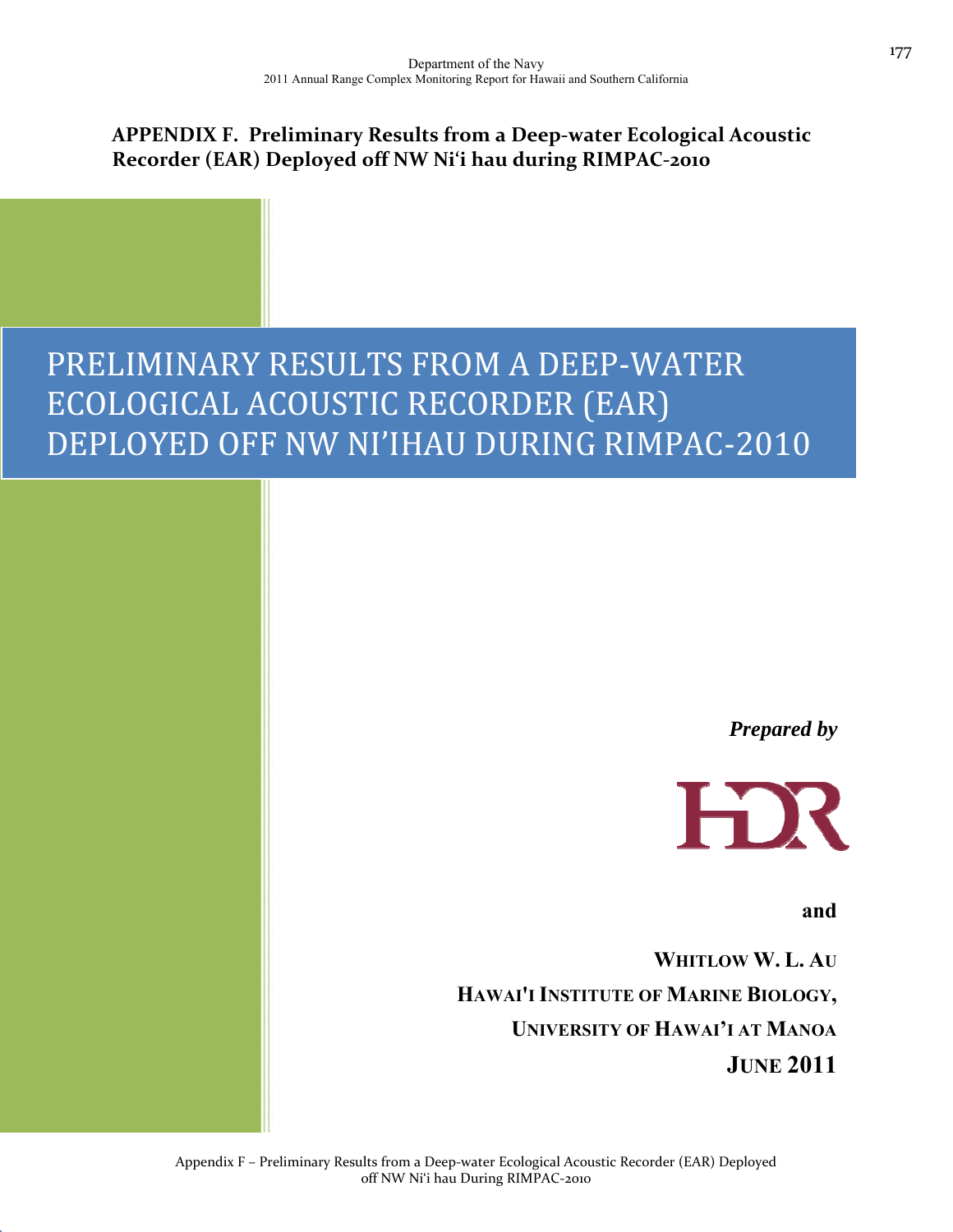## **PRELIMINARY RESULTS FROM A DEEP‐WATER ECOLOGICAL ACOUSTIC RECORDER (EAR) DEPLOYED OFF NW NI'IHAU DURING RIMPAC‐2010**

### **HDR│EOC,INC; WHITLOW W. L. AU, HAWAI'I INSTITUTE OF MARINE BIOLOGY, UNIVERSITY OF HAWAI'I AT MANOA**

An Ecological Acoustic Recorder (EAR) was deployed on July 17, 2010 at a depth of 800 m off the northwest coast of the island of Ni'ihau  $(21^{\circ}$  59.613" N, 160 $^{\circ}$  12.167" W). A map of the deployment site is shown in **Figure 1**. The sampling rate for data acquisition was 80 kHz and the duty cycle for turn-on and sleep was 30 sec of sampling every 5 minutes. The deep EAR was recovered on December 21, 2010 (although it had ceased recording on October 22) with a full disk containing 28,329 files of data.



*Figure 1. Approximate location of the deep EAR deployed in waters NW of Ni'ihau during RIMPAC‐ 2010.*

Three signal detectors were used to determine the presence of beaked whales: 1) the energy ratio mapping algorithm (ERMA) developed by Holger Klinck (Klinck and Mellinger, 2011), 2) the support vector machine algorithms incorporated within the M3R (Marine Mammal Monitoring on Navy Range) developed by Susan Jarvis (Jarvis et al., 2008) and 3) a custom MATLAB algorithm developed for this project. Both ERMA and the M3R algorithms operate automatically and are handy for a first look at the data. The beaked whale detections obtained by ERMA and the M<sub>3</sub>R were matched against each other, and if both detectors indicated a beaked whale present in a particular file, this constituted a positive identification. If only one detector indicated the presence of a beaked whale, then the file was examined by a custom MATLAB algorithm which examined the waveform, spectrum and the time-frequency distribution obtained via a Wigner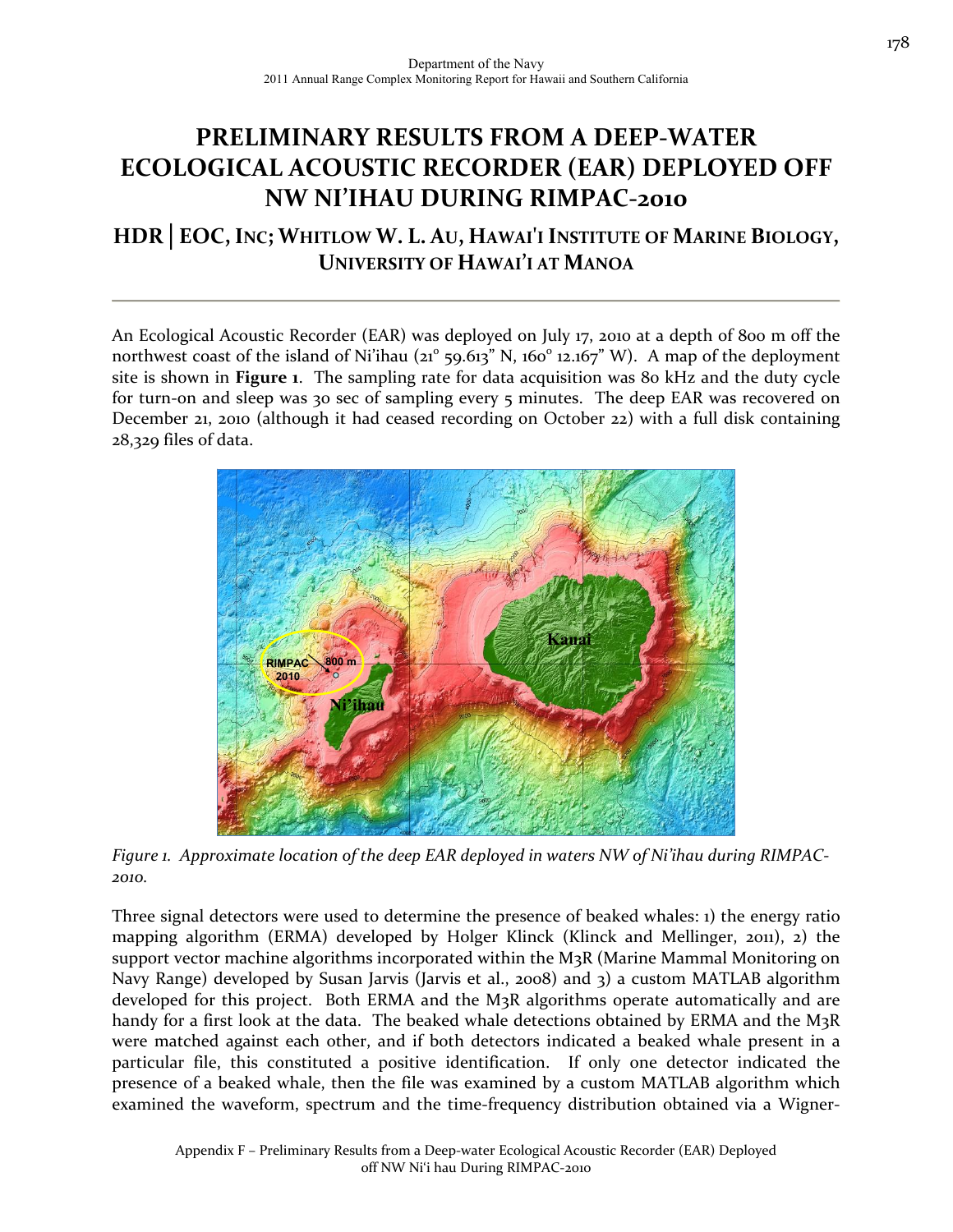Ville distribution analysis of signals in the file. Approximately 40 percent of beaked whale detections were matched by the ERMA and M3R detectors, meaning that 60 percent (approximately 1,200 files) of possible beaked detections had to be examined visually with the semi‐automatic custom MATLAB program.

The daily detections of beaked whales, and the number of detections at different hours of the day, are shown in **Figure 2**. The panel on the left indicates that beaked whales are detected almost every day, with the number of detections dependent on specific days. There were 9 out of 98 days in which no beaked whales were detected. Most (approximately 87 percent) of the detections occurred at night, as can be seen in the shaded portion of the right panel in **Figure 2**. The reason for detections occurring mainly at night is likely dependent on the behavior of the prey field.

**Beaked Whales**



*Figure 2. Beaked whale detections from the deep EAR deployed in waters NW Ni'ihau during Rimpac‐2010.*

The M3R system is also capable of detecting other groups of odontocetes based on the characteristics of their biosonar signals. These include pilot whales (*Globicephala spp.*), Risso's dolphins (*Grampas griseus*), sperm whales (*Physeter macrocephalus*) and dolphins in the *Stenella* genus. The relative numbers of detections of these groups, along with those of beaked whales are shown in **Figure 3**. Pilot whales had the highest number of detections, while beaked whales had the least number of detections. It is interesting that Risso's dolphins were the  $2<sup>nd</sup>$  most detected odontocetes, since they are not consistently sighted in Hawaiian waters.